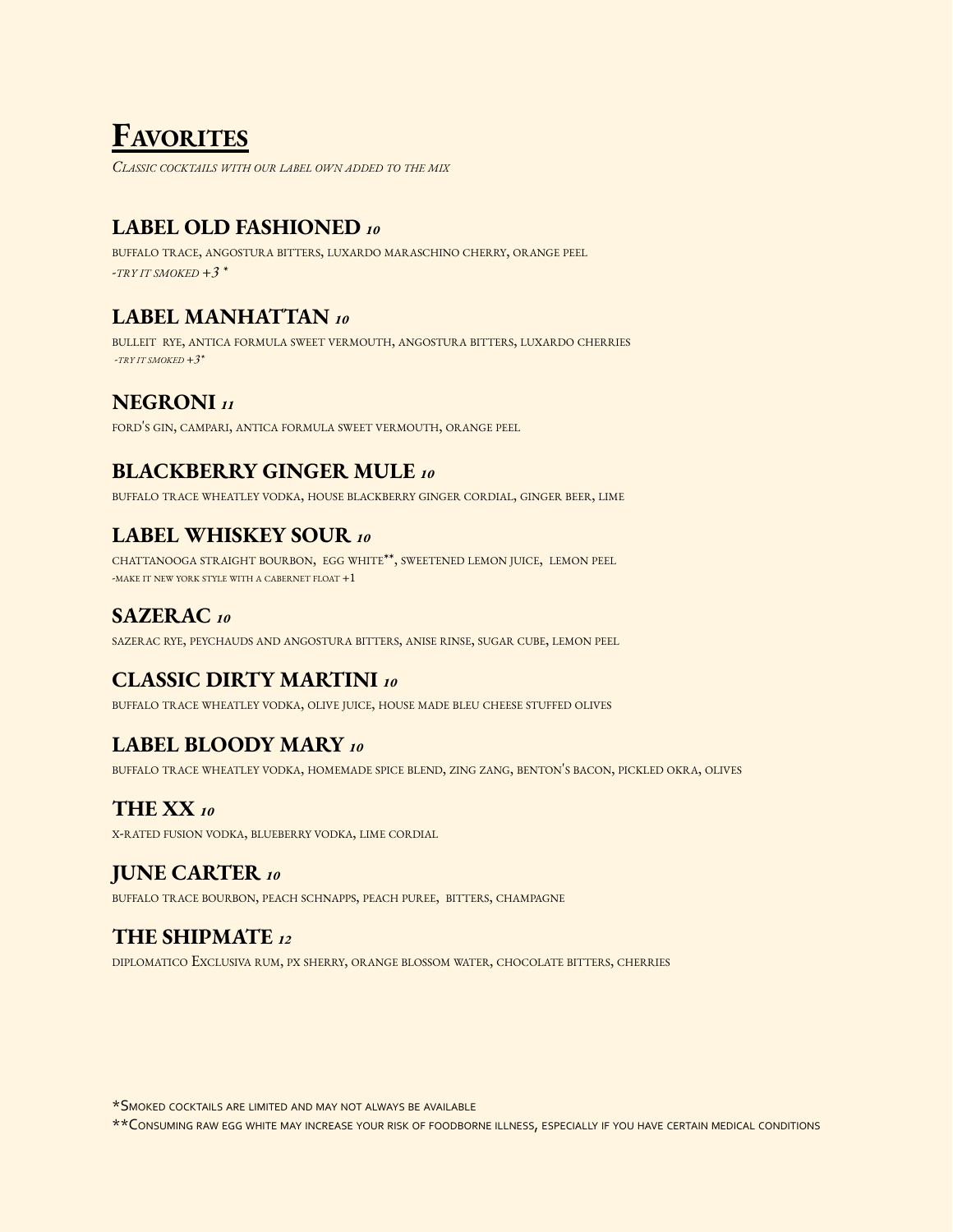## **THE MULES 8**

BUCK, ALSO KNOWN AS A MULE, ARE OLD FASHIONED NAMES FOR THE FAMILY OF HISTORIC MIXED DRINKS THAT *INVOLVE GINGER BEER OR GINGER ALE, CITRUS JUICE, AND ANY VARIETY OF BASE LIQUORS.*

| PICK YOUR BASE: | <b>ADD A FLAVOR:</b> |
|-----------------|----------------------|
| <b>VODKA</b>    | <b>HONEY MANGO</b>   |
| <b>BOURBON</b>  | <b>BLUE BERRY</b>    |
| <b>GIN</b>      | <b>RASPBERRY</b>     |
| <b>RUM</b>      | <b>STRAWBERRY</b>    |
| <b>TEQUILA</b>  | <b>PEACH</b>         |

## **MARGARITAS 10**

*COCKTAIL FADS MAY COME AND GO BUT THE MARGARITA'<sup>S</sup> POPULARITY HAS REMAINED STEADY SINCE ITS* INVENTION, WHENEVER AND WHEREVER THAT WAS. THE LABEL MARGARITA IS SERVED IN A 160Z. GOBLET *WITH YOUR PICK OF TEQUILA, ON THE ROCKS. MIX IT UP BY ADDING IN <sup>A</sup> FLAVOR!*

| PICK YOUR TEQUILA:   | <b>ADD A FLAVOR:</b> |
|----------------------|----------------------|
| <b>AVION SILVER</b>  | <b>HONEY MANGO</b>   |
| PATRON SILVER        | <b>STRAWBERRY</b>    |
| PIEDRA AZUL REPOSADO | <b>RASPBERRY</b>     |
| PIEDRA AZUL SILVER   | <b>BLUEBERRY</b>     |
| CABO WABO REPOSADO   | <b>PEACH</b>         |
|                      | <b>CUCUMBER</b>      |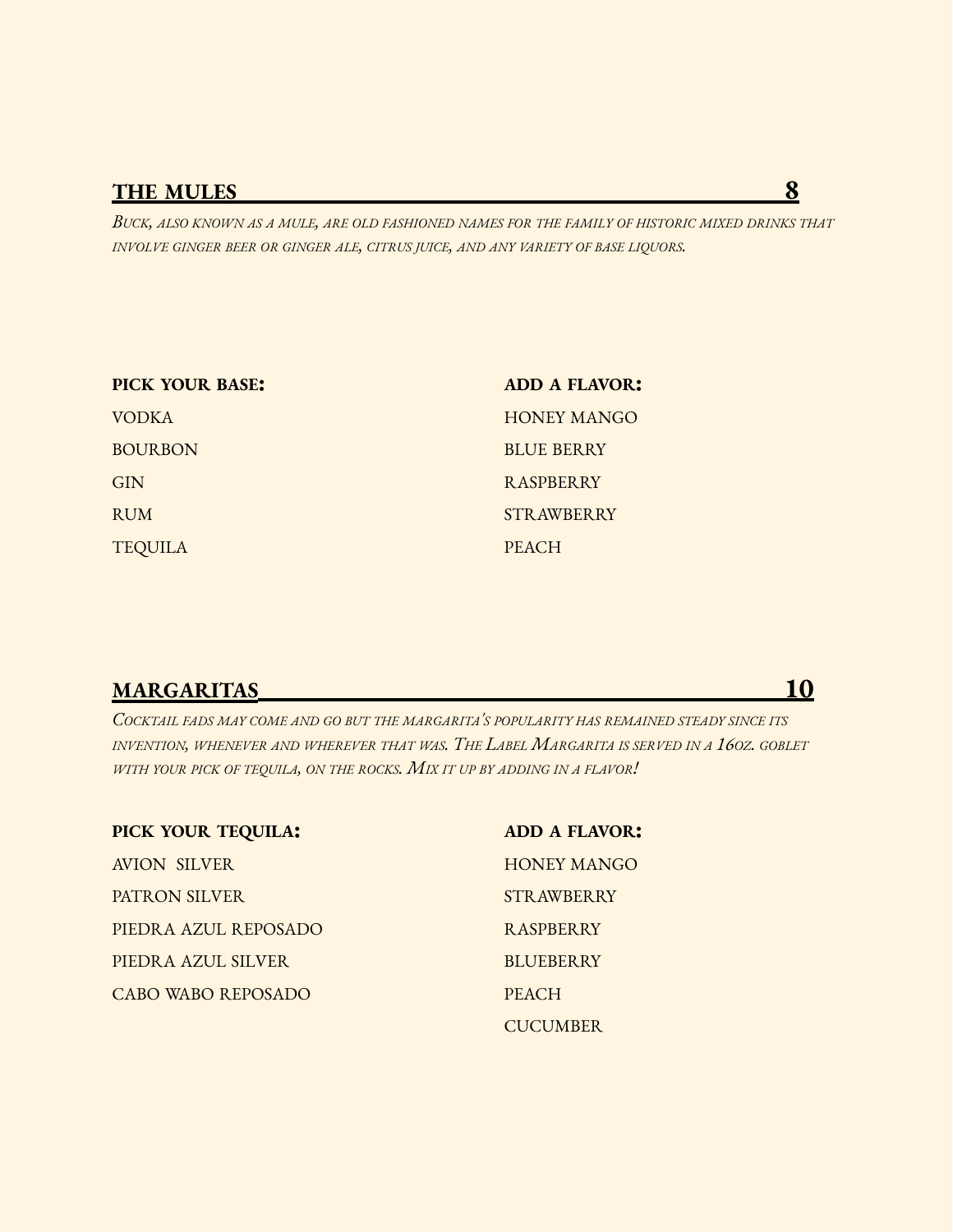## **BOTTLE**

**CAYMUS** *● 94 PT* **NAPA VALLEY CABERNET 2015 WAGNER FAMILY OF WINE NAPA VALLEY 125**

**PRISONER** *● 91 PT* **CABERNET BLEND 2016 THE PRISONER WINE CO. NAPA VALLEY 64**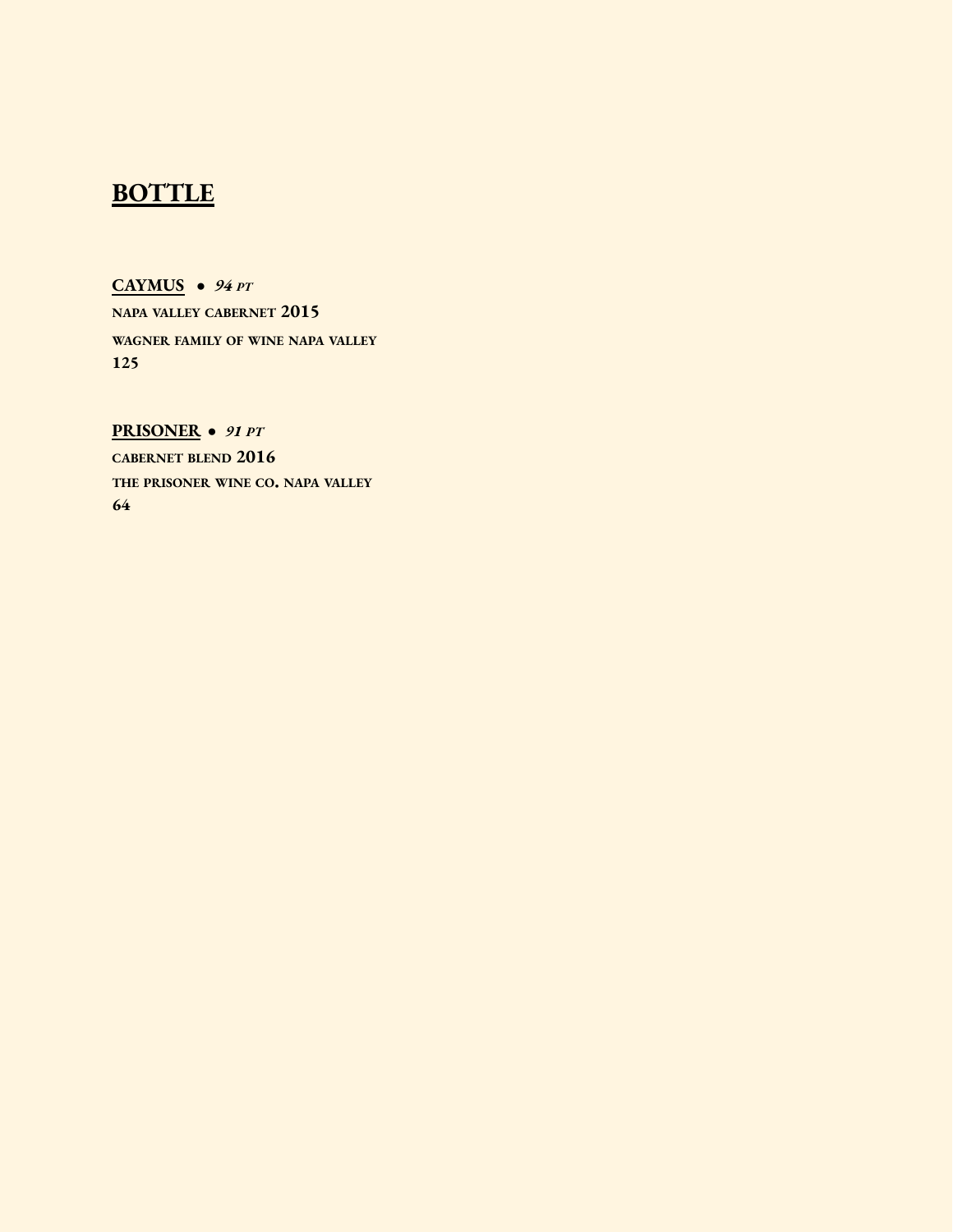# **SPIRITS**

#### **VODKA**

| ABSOLUT             | <b>KETEL ONE</b>  |
|---------------------|-------------------|
| <b>BELVEDERE</b>    | <b>TITOS</b>      |
| DEEP EDDY           | <b>WHEATLEY</b>   |
| <b>DOUBLE CROSS</b> | <b>GREY GOOSE</b> |
| <b>HAKU</b>         | WOODY CREEK       |

#### **GIN**

| <b>BEEFEATER</b>       | FORDS                       |
|------------------------|-----------------------------|
| <b>BOODLES</b>         | <b>HENDRICKS</b>            |
| <b>BOMBAY BRAMBLE</b>  | <b>HIGHCLERE LONDON DRY</b> |
| <b>BOMBAY SAPPHIRE</b> | MONK'S ROAD                 |
| DARNLEY'S              | <b>TANQUERAY</b>            |
|                        | <b>WOODY CREEK</b>          |

### **RUM**

| <b>BACARDI</b>        | DIPLOMATICO RESERVA      |
|-----------------------|--------------------------|
| CAPTAIN MORGAN SPICED | KRAKEN BLACK SPICED      |
| CRUZAN BLACK STR AP   | PARROT BAY COCONUT       |
|                       | <b>ZAYA GRAN RESERVA</b> |

### **TEQUILA**

1800 CRYSTALLINO AVION SILVER CASAMIGOS ANEJO CASAMIGOS BLANCO CASAMIGOS REPOSADO

MILAGRO SELECT BARREL PATRON SILVER PIEDRA AZUL SILVER TANTEO JALAPENO TEREMANA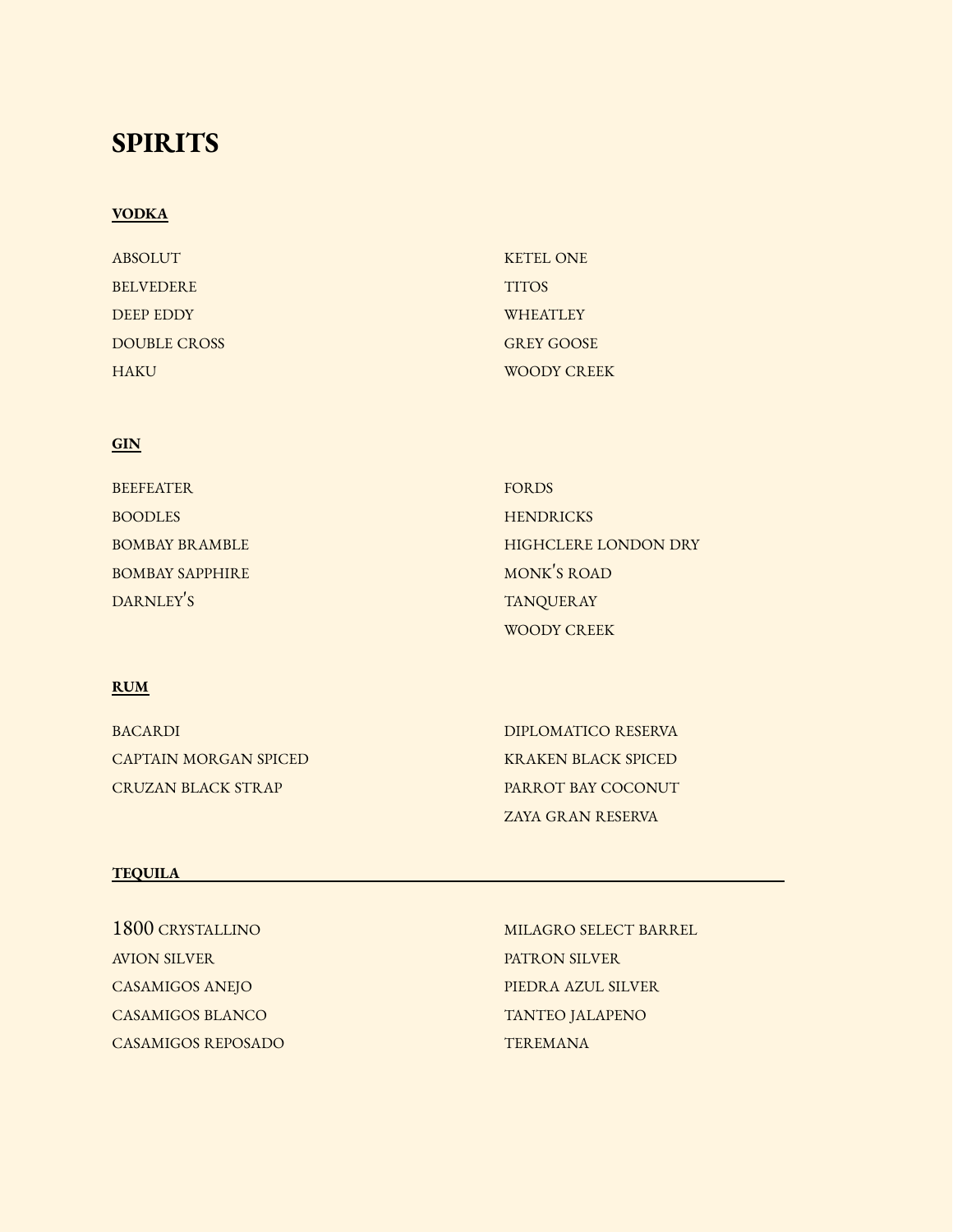# **WHISKY FLIGHTS ½ OZ. POUR**

| <b>PAPPY VAN WINKLE COLLECTION 2021</b>        | 400 |
|------------------------------------------------|-----|
| PAPPY VAN WINKLE 23YR OLD BOURBON              |     |
| PAPPY VAN WINKLE 20YR OLD BOURBON              |     |
| PAPPY VAN WINKLE 15YR OLD BOURBON              |     |
| PAPPY VAN WINKLE 12YR OLD BOURBON              |     |
| OLD RIP VAN WINKLE 10YR OLD 107 PROOF          |     |
| <b>WELLER COLLECTION 2021</b>                  | 60  |
| WELLER SINGLE BARREL                           |     |
| <b>WELLER FULL PROOF</b>                       |     |
| <b>WELLER SPECIAL RESERVE</b>                  |     |
| WELLER ANTIQUE 107                             |     |
| <b>SCOTCH</b>                                  | 15  |
| LAPHROAIG SELECT, 80 PROOF                     |     |
| JOHNNIE WALKER BLACK, 80 PROOF                 |     |
| DALMORE, 12 YR OLD, 80 PROOF                   |     |
| MACALLAN 12YR, SHERRY OAK CASK, 80 PROOF       |     |
| <b>OLD FORESTER</b>                            | 10  |
| OLD FORESTER 86, KY. 86 PROOF                  |     |
| OLD FORESTER 100, KY. 100 PROOF                |     |
| OLD FORESTER 1920, 115 PROOF                   |     |
| <b>BASICS FOR BEGINNERS</b>                    | 10  |
| ANGELS ENVY, KY. 86.6 PROOF                    |     |
| BULLEIT RYE, KY 90 PROOF                       |     |
| MAKER'S MARK, KY. 90 PROOF                     |     |
| WOODFORD RESERVE, DISTILLER'S SELECT, KY. 90.4 |     |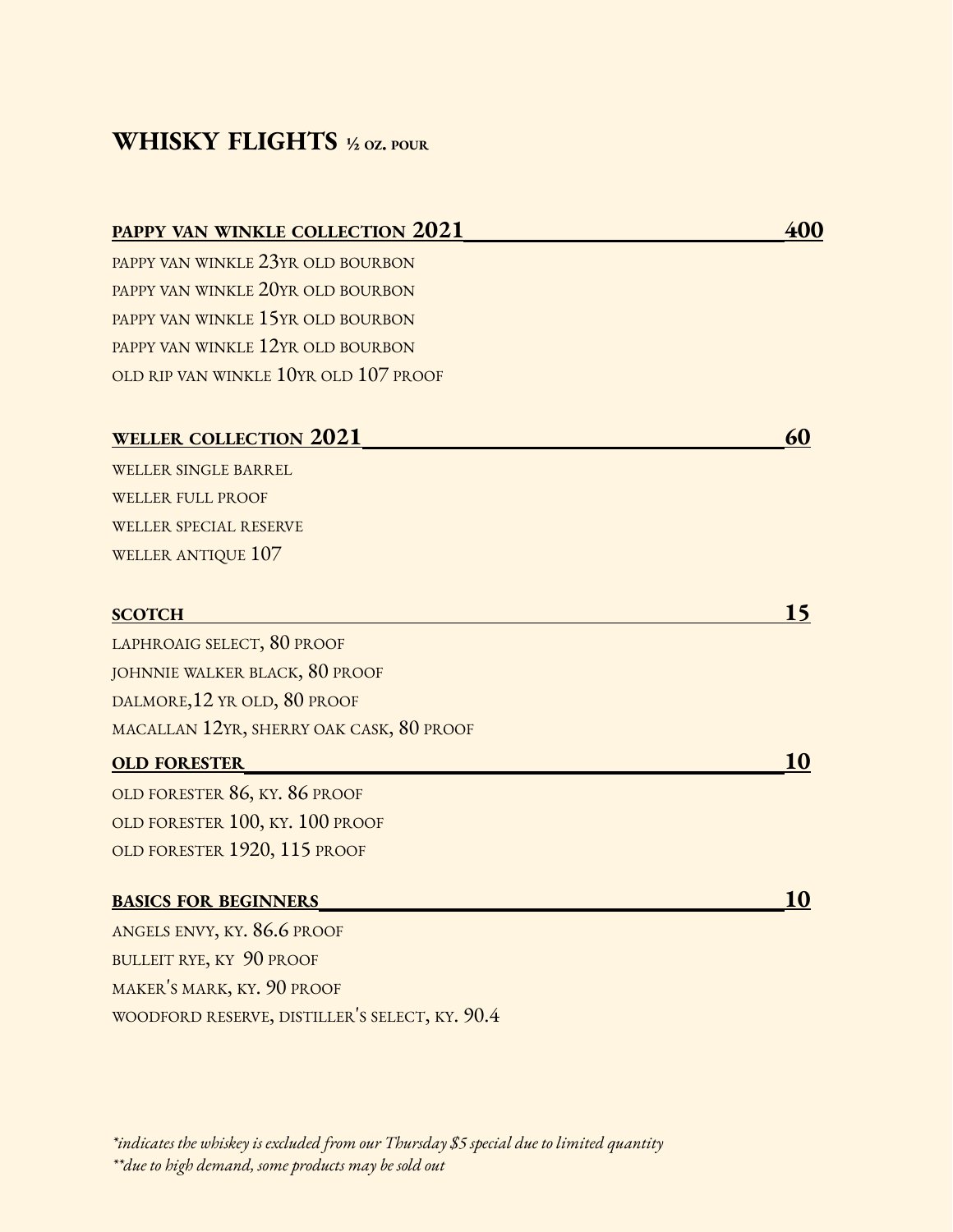# **AMERICAN WHISKEY**

### **BOURBON**

With more than two centuries of history, bourbon has played a lead role in America's story. Bourbon is a *barrel-aged and distilled spirit made from corn & is noticeably sweeter than rye whiskey.*

| 1792, SMALL BATCH, KY. 93.7 PROOF                                 | $\overline{7}$ |
|-------------------------------------------------------------------|----------------|
| 1792, BOTTLED IN BOND, KY. 100 PROOF                              | 8              |
| AMADOR `DOUBLE BARREL`, NAPA WINE BARREL FINISH, CA. 86.8 PROOF   | 10             |
| ANGEL'S ENVY, KY. 86.6 PROOF                                      | 10             |
| ANGEL'S ENVY CASK STRENGTH, PORT WINE BARRELS' KY. 124 PROOF      | 35             |
| ANGEL'S ENVY MADEIRA CASK FINISHED BOURBON, KY. 100 PROOF         | 40             |
| BAKERS 7 YR OLD, KY 107 PROOF                                     | $10*$          |
| BARDSTOWN, 'DISCOVERY SERIES #7', KY. 114.5 PROOF                 | 20             |
| BARDSTOWN, 'FUSION SERIES #6', KY. 97.9 PROOF                     | 12             |
| BARDSTOWN, AGED IN FOUNDERS KBS AGED STOUT BARRELS, KY. 100 PROOF | 23             |
| BASIL HAYDEN, 8 YR OLD, KY. 80 PROOF                              | 10             |
| BLANTONS, KY. 93 PROOF                                            | $13*$          |
| BOOKERS, 7 YR. OLD, KY. 127.9 PROOF                               | $10*$          |
| BOOKERS, LITTLE BOOK CHAPTER 5, KY. 116.8 PROOF                   | 18             |
| BRADSHAW, KY. 103.8 PROOF                                         | 10             |
| BUFFALO TRACE, KY. 90 PROOF                                       | 6              |
| <b>BUFFALO TRACE, KOSHER WHEAT BOURBON, KY. 94 PROOF</b>          | 30             |
| BULLEIT, KY. 90 PROOF                                             | 9              |
| CALUMET FARM, 'SINGLE RACK BLACK' 12YR, KY 94 PROOF               | 14             |
| COMPANY DISTILLING, MAPLEWOOD CASK, OH. 90 PROOF                  | 8              |
| COOPERS' CRAFT STRAIGHT BOURBON WHISKEY, KY. 100 PROOF            | $\overline{7}$ |
| DADDY RACK, TENNESSEE STRAIGHT WHISKEY, TN. 80 PROOF              | 8              |
| DADDY RACK, SINGLE BARREL, TN. 126 PROOF                          | 10             |
| EAGLE RARE, 10 YR. SINGLE BARREL, KY. 90 PROOF                    | $12*$          |
| E.H. TAYLOR, SMALL BATCH, KY. 100 PROOF                           | 20             |
| E.H. TAYLOR, SINGLE BARREL, KY. 100 PROOF                         | 20             |
| E.H. TAYLOR, WAREHOUSE C, KY. 100 PROOF                           | 150            |
| ELIJAH CRAIG, 18 YR. OLD, KY. 90 PROOF                            | 40             |
| ELIJAH CRAIG, BARREL PROOF, KY. 127.2 PROOF                       | 14             |
| ELIJAH CRAIG, SMALL BATCH, KY. 94 PROOF                           | 8              |
| ELIJAH CRAIG, TOASTED BARREL, KY. 94 PROOF                        | 12             |
| EVAN WILLIAMS, SINGLE BARREL VINTAGE, KY. 86.6 PROOF              | 8              |

*\*indicates the whiskey is excluded from our Thursday \$5 special due to limited quantity \*\*due to high demand, some products may be sold out*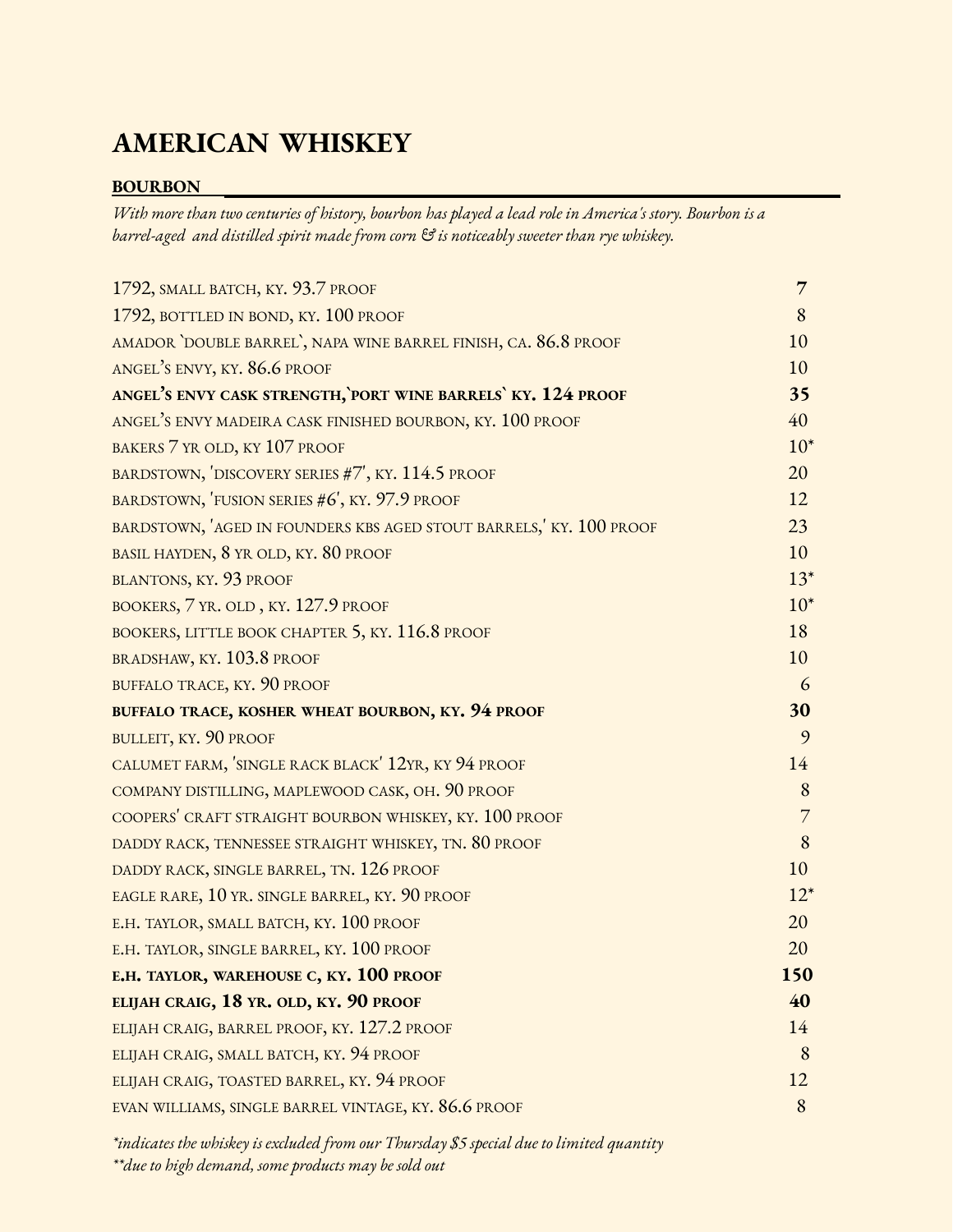| EVAN WILLIAMS, 1783 SMALL BATCH, KY. 90 PROOF                   | $7\overline{ }$ |
|-----------------------------------------------------------------|-----------------|
| FEW SPIRITS BOURBON WHISKEY, IL. 93 PROOF                       | $\overline{7}$  |
| FOUR ROSES, SINGLE BARREL, KY. 100 PROOF                        | 10              |
| FOUR ROSES, SMALL BATCH, KY. 90 PROOF                           | $\overline{7}$  |
| FOUR ROSES, BARREL STRENGTH, LIMITED EDITION, KY. 111.4 PROOF   | 50              |
| FOUR ROSES, YELLOW LABEL, KY. 80 PROOF                          | 6               |
| <b>GREEN RIVER STRAIGHT BOURBON, KY. 90 PROOF</b>               | 8               |
| HENRY MCKENNA, SINGLE BARREL, BOTTLED IN BOND, KY. 100 PROOF    | $9*$            |
| HUDSON WHISKEY, FOUR GRAIN BOURBON, NY. 92 PROOF                | 12              |
| I.W. HARPER, CABERNET CASK RESERVE, KY. 90 PROOF                | 16              |
| JIM BEAM, ORIGINAL, KY. 80 PROOF                                | 6               |
| JOURNEYMAN DISTILLING, FEATHERBONE, MI. 90 PROOF                | 7               |
| <b>KENTUCKY OWL ST PATTYS EDITION, KY. 100 PROOF</b>            | 20              |
| <b>KENTUCKY OWL CONFISCATED BOURBON, KY. 96.4 PROOF</b>         | 25              |
| <b>KENTUCKY OWL THE WISEMAN, KY. 90.8 PROOF</b>                 | 25              |
| KNOB CREEK, 9YR. OLD, KY. 100 PROOF                             | 8               |
| KNOB CREEK SINGLE BARRELL, 9 YR. OLD, KY. 120 PROOF             | 9               |
| KNOB CREEK, SMOKED MAPLE, KY. 100 PROOF                         | 9               |
| LARCENY, SMALL BATCH, KY. 92 PROOF                              | 8               |
| LEGENT, KY. 94 PROOF, COLLABORATION BLEND                       | 8               |
| MAKER'S MARK, KY. 90 PROOF                                      | 8               |
| MAKER'S MARK '46', FINISHED WITH OAK STAVES, KY. 94 PROOF       | 9               |
| MAKER'S MARK CASK STRENGTH, KY. 113.2 PROOF                     | 20              |
| MICHTER'S, SMALL BATCH, KY. 91.4 PROOF                          | 10              |
| MICHTER'S, TOASTED BARREL FINISH, KY. 91.4 PROOF                | 15              |
| MONK'S ROAD, 5TH DISTRICT SERIES, KY. 100 PROOF                 | 8               |
| NELSON BROTHERS WHISKEY, NASHVILLE 93.3 PROOF                   | 8               |
| OLD FORESTER 86, KY. 86 PROOF                                   | 6               |
| OLD FORESTER 100, KY. 100 PROOF                                 | 7               |
| OLD FORESTER 1910, 93 PROOF                                     | 12              |
| OLD FORESTER 1920, 115 PROOF                                    | 8               |
| PAPPY VAN WINKLE, 23 YR. OLD BOURBON, KY. 95.6 PROOF            | 275             |
| PAPPY VAN WINKLE, 20 YR. OLD BOURBON, KY. 90.4 PROOF            | 225             |
| PAPPY VAN WINKLE, 15 YR. OLD BOURBON, KY. 107 PROOF             | 200             |
| PAPPY VAN WINKLE 12 YR. OLD BOURBON, KY. 90.4 PROOF             | 150             |
| PAPPY VAN WINKLE 10 YR. OLD BOURBON, KY. 107 PROOF              | <b>150</b>      |
| PARKER'S HERITAGE, 10YR HEAVY CHAR, 120 PROOF                   | 40              |
| PARKER'S HERITAGE, SINGLE BARREL, 11YR. OLD 2018, KY. 122 PROOF | 40              |

*\*indicates the whiskey is excluded from our Thursday \$5 special due to limited quantity \*\*due to high demand, some products may be sold out*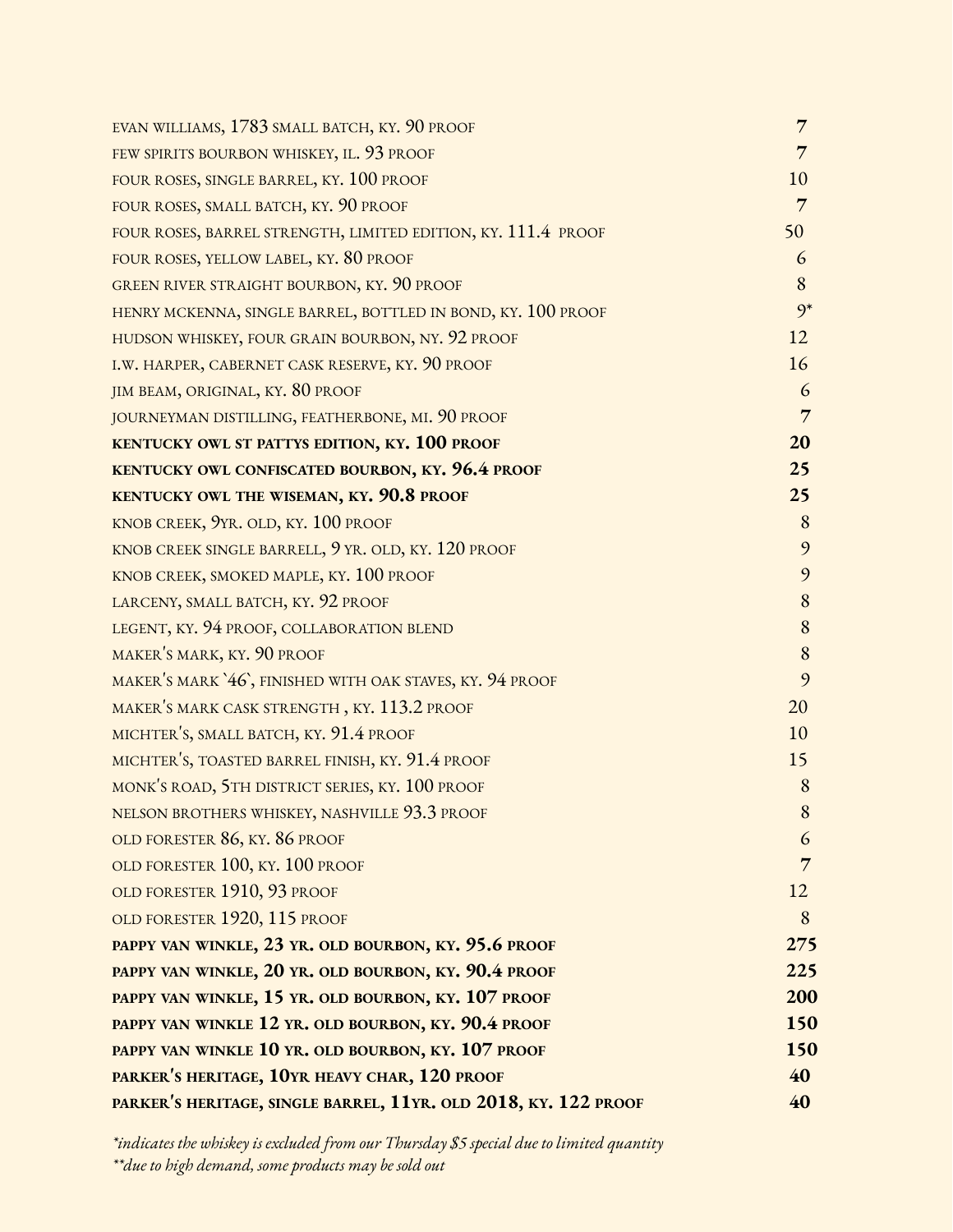| PENELOPE, BARREL STRENGTH TOASTED SERIES, IN. 115 PROOF     | 11             |
|-------------------------------------------------------------|----------------|
| PENELOPE, STRAIGHT BOURBON, IN. 80 PROOF                    | $\overline{7}$ |
| REDWOOD EMPIRE, LOST MONARCH STRAIGHT BLENDED, CA. 90 PROOF | 8              |
| RUSSEL'S RESERVE 10 YR STRAIGHT BOURBON, KY. 90 PROOF       | 10             |
| RUSSEL'S RESERVE SINGLE BARREL, KY. 110 PROOF               | 10             |
| SAM HOUSTON 12 YR, KY. 98 PROOF                             | 12             |
| SHELBY'S RESERVE, VA. 90 PROOF                              | $\overline{7}$ |
| SMOKE WAGON, STRAIGHT BOURBON, NV. 92.5 PROOF               | 10             |
| SMOKE WAGON, SMALL BATCH, NV. 100 PROOF                     | 12             |
| SMOKE WAGON, UNCUT/UNFILTERED, NV. 115 PROOF                | 15             |
| SMOOTH AMBLER, BIG LEVEL, IN. 100 PROOF                     | 12             |
| STAGG JR., KY. 128.7 PROOF                                  | 25             |
| STRANAHAN'S, BLUE PEAK, SINGLE MALT WHISKEY, CO. 86 PROOF   | 13             |
| SWEETENS COVE, KENNESSEE, KY. & TN. 110.7 PROOF             | $\overline{7}$ |
| TIN CUP AMERICAN WHISKEY, CO. 84 PROOF                      | $\overline{7}$ |
| TIN CUP AMERICAN WHISKEY 10 YR., CO. 84 PROOF               | 12             |
| VERY OLD BARTON, KY. 80 PROOF                               | 6              |
| WELLER, ANTIQUE 107, KY. 107 PROOF                          | 12             |
| WELLER, FULL PROOF, KY. 114 PROOF                           | 20             |
| WELLER, SINGLE BARREL, KY. 97 PROOF                         | 60             |
| WILD TURKEY, KY. 101 PROOF                                  | $\overline{7}$ |
| WILD TURKEY, `LONGBRANCH`, KY. 86 PROOF                     | 15             |
| WILLET SINGLE BARREL, CASK STRENGTH, KY. 129 PROOF          | 20             |
| WOODFORD RESERVE, STRAIGHT BOURBON, KY. 90.4 PROOF          | 9              |
| WOODFORD RESERVE, DOUBLE OAKED, KY. 90.4 PROOF              | 11             |
| WOODY CREEK COLORADO STRAIGHT BOURBON, CO. 90 PROOF         | 8              |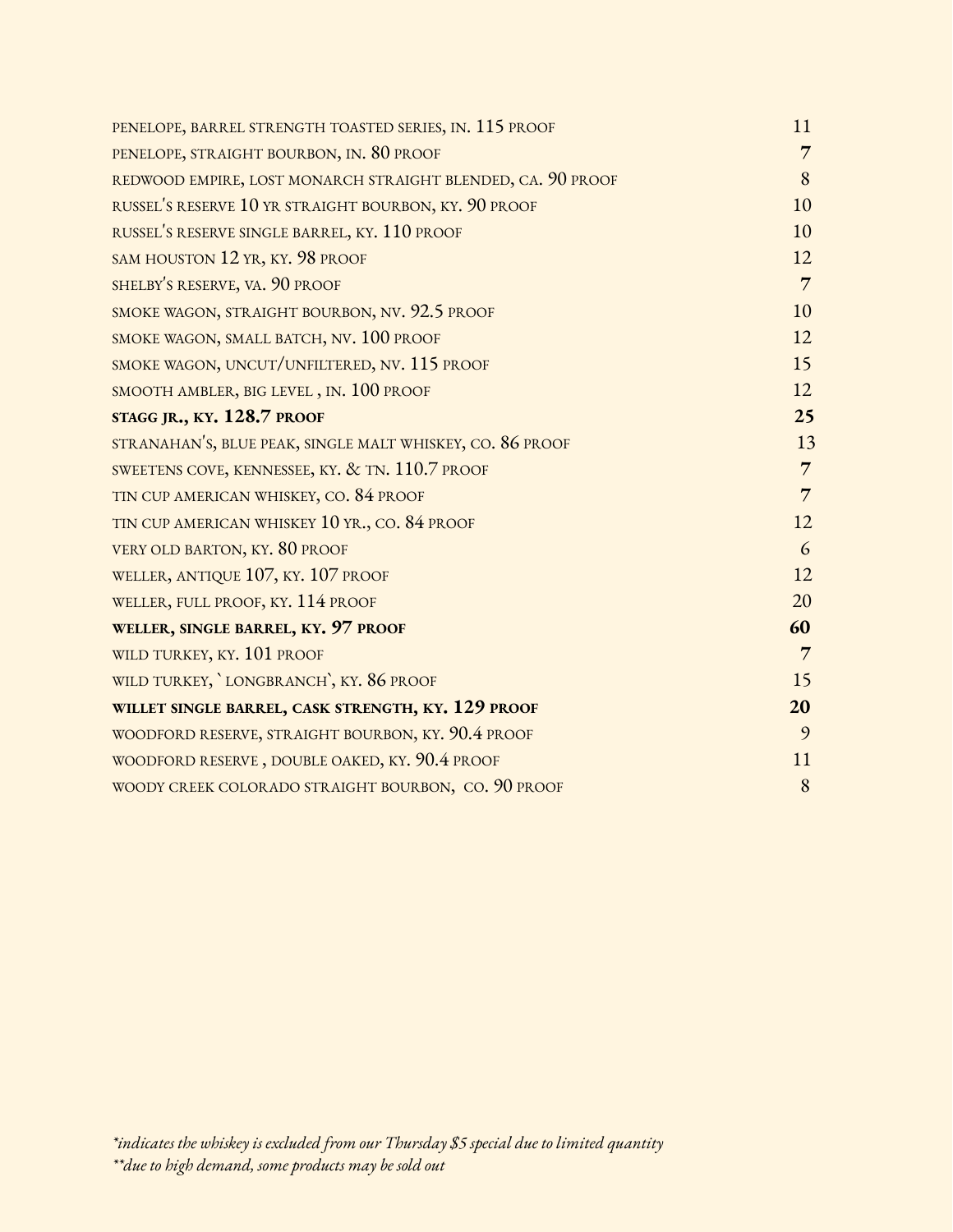#### **RYE WHISKEY**

*Rye whiskey was the common whiskey of the Northeastern States, but largely disappeared after* Prohibition. Rye whiskeys are fully revived now and in general tend to be a bit more spicy & fruit *forward than bourbon.*

| ANGELS ENVY RYE, CARRIBBEAN RUM CASKS, KY. 100 PROOF         | 11             |
|--------------------------------------------------------------|----------------|
| BASIL HAYDEN, DARK RYE, KY. 80 PROOF                         | 12             |
| BULLEIT RYE, KY. 90 PROOF                                    | 9              |
| ELIJAH CRAIG STRAIGHT RYE, KY. 94 PROOF                      | 10             |
| FEW SPIRITS RYE, IL. 93 PROOF                                | $\overline{7}$ |
| HIGH WEST SILVER WHISKEY, UT. 80 PROOF                       | 10             |
| HUDSON WHISKEY, MANHATTAN RYE, NY. 92 PROOF                  | 12             |
| JOURNEYMAN DISTILLING, "NOT A KING" RYE, MI. 90 PROOF        | $\overline{7}$ |
| KNOB CREEK RYE, KY. 100 PROOF                                | 8              |
| LOCK, STOCK & BARREL STRAIGHT RYE, PA. 109 PROOF             | 20             |
| MICHTER'S STRAIGHT RYE, SINGLE BARREL, KY. 84.8 PROOF        | $10*$          |
| REDWOOD EMPIRE, EMERALD GIANT RYE, CA. 90 PROOF              | 8              |
| RUSSEL'S RESERVE RYE, 6YR., 90 PROOF                         | 9              |
| SAZERAC RYE, 6 YR. OLD, KY. 90 PROOF                         | $10*$          |
| WILLET SMALL BATCH RYE, 4 YR., KY. 107.4 PROOF               | 15             |
| WHISTLEPIG PIGGY BACK 6 YR. RYE, VT.                         | 9              |
| WHISTLEPIG BEYOND BONDED, VT. 101.1 PROOF                    | 20             |
| WHISTLEPIG RYE, 10 YEAR OLD, VT. 100 PROOF                   | 25             |
| WHISTLEPIG RYE, FARMSTOCK CROP 002, 12 YR, VT. 86 PROOF      | 35             |
| WHISTLEPIG RYE, 15 YR, FINISHED IN VERMONT OAK, VT. 92 PROOF | 40             |
| WHISTLEPIG RYE ESTATE OAK 15YR, VT. 92 PROOF                 | 40             |
| WHISTLEPIG, 'BOSS HOG VIII', LAPULAPU, VT. 106.6 PROOF       | 100            |
| WILD TURKEY MASTERS KEEP, 'REVIVAL,' KY. 101 PROOF           | 15             |
| WILD TURKEY MASTERS KEEP CORNERSTONE RYE,' KY. 109 PROOF     | 20             |
| WOODFORD RESERVE STRAIGHT RYE, KY. 90.4 PROOF                | 10             |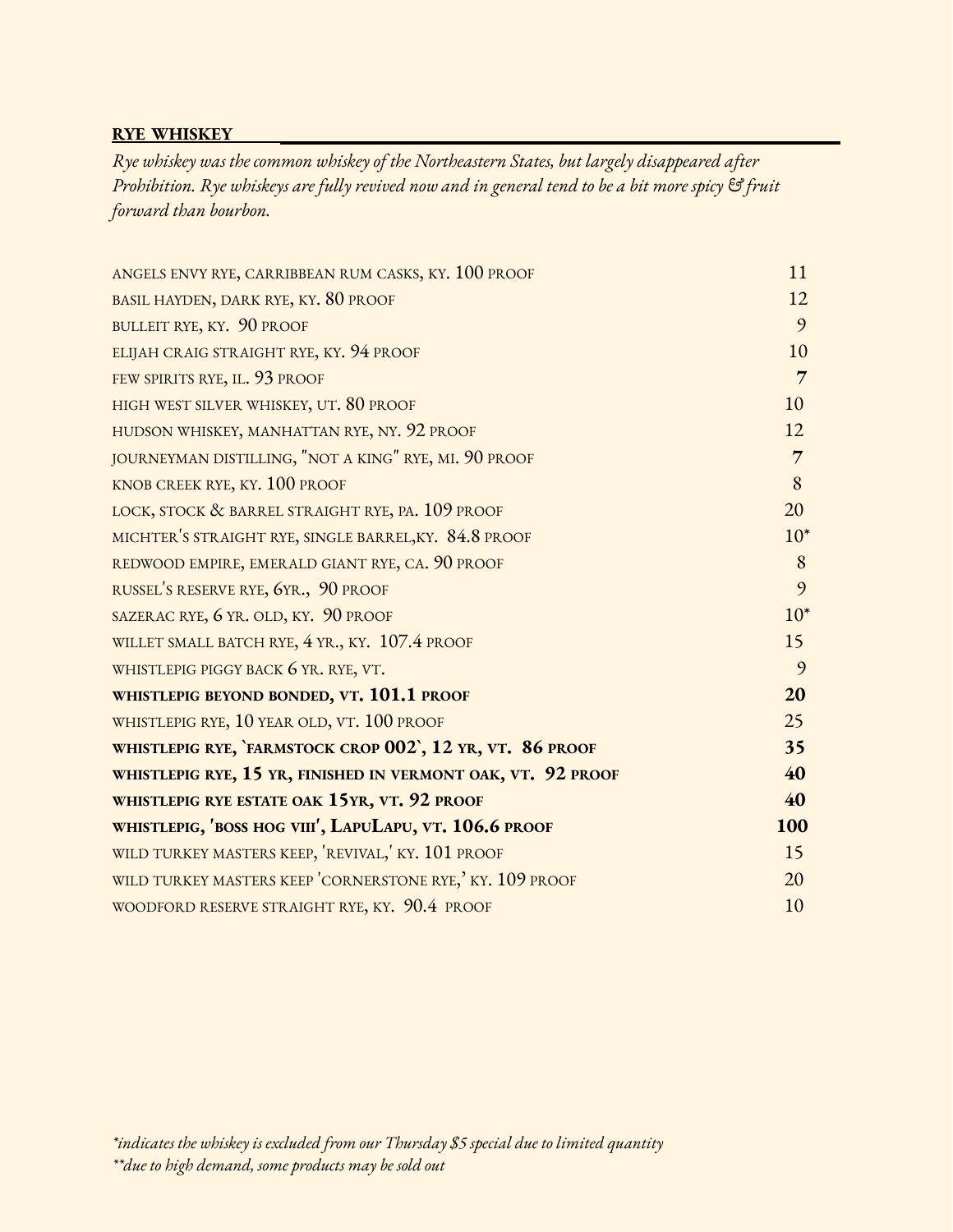### **WHEAT WHISKEY**

| WELLER SPECIAL RESERVE, KY, 90 PROOF<br>WELLER, 12YR, BUFFALO TRACE ANTIQUE COLLECTION, KY. 90 PROOF | 40 |
|------------------------------------------------------------------------------------------------------|----|
| 1792 RIDGEMONT RESERVE, KY. 93.7 PROOF                                                               |    |

#### **SINGLE MALT WHISKEY**

| Crafted in the Scottish style with classic techniques and ingredients adapted for new world tastes. |         |
|-----------------------------------------------------------------------------------------------------|---------|
| HUDSON WHISKEY, SINGLE MALT, NY. 92 PROOF                                                           | 12      |
| PEARSE LYONS RESERVE, OAK BARREL FINISH, KY. 80 PROOF                                               | $\circ$ |
| ST. GEORGE, SINGLE MALT LIMITED RELEASE, CA. 86 PROOF                                               | 15      |

#### **TENNESSEE WHISKEY**

Tennessee whiskeys undergo a filtering stage called the `Lincoln County Process`, in which the whiskey is filtered *through a thick layer of maple charcoal before it is put into new charred oak barrels for aging.*

| BELLE MEADE, SINGLE BARREL CASK STRENGTH, NASHVILLE, 104.9 PROOF  | 15 |
|-------------------------------------------------------------------|----|
| BELLE MEADE, STRAIGHT BOURBON SOUR MASH, NASHVILLE, 90.4 PROOF    | 9  |
| BELLE MEADE, SHERRY CASK FINISH, 9 YR. OLD, NASHVILLE, 90.4 PROOF | 15 |
| BIB & TUCKER, 6 YR. OLD SMALL BATCH, UNDISCLOSED, 92 PROOF        | 10 |
| CASCADE MOON WHISKY, 11YR OLD, 84 PROOF                           | 15 |
| CHATTANOOGA WHISKEY STRAIGHT BOURBON, TN. 91 PROOF                | 7  |
| CHATTANOOGA WHISKEY BOURBON, TAWNY PORT CASK, TN. 91 PROOF        | 7  |
| CHATTANOOGA WHISKEY BOURBON BOTTLED IN BOND, TN. 100 PROOF        | 8  |
| GENTLEMAN JACK, LYNCHBURG, 80 PROOF                               | 7  |
| JACK DANIEL'S, 150TH ANNIVERSARY, 100 PROOF                       | 12 |
| JACK DANIEL'S, HONEY, 70 PROOF                                    | 6  |
| JACK DANIEL'S, STRAIGHT RYE, 90 PROOF                             | 7  |
| JACK DANIEL'S, TENNESSEE FIRE, 70 PROOF                           | 6  |
| POST MODERN SPIRITS, SINGLE MALT WHISKEY, KNOXVILLE, 90 PROOF     | 7  |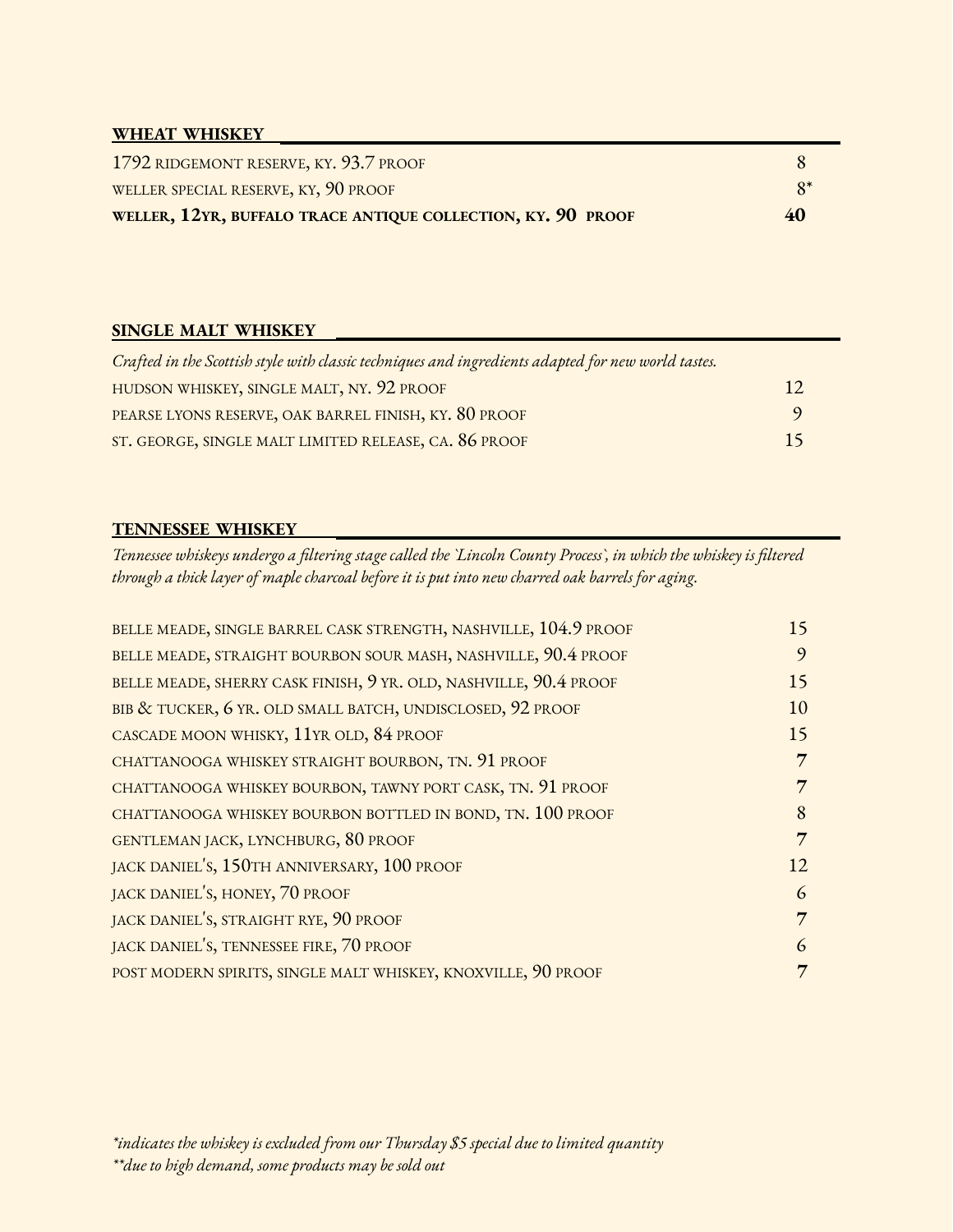# **IRISH WHISKEY**

Irish whiskeys are considered to be smooth and fruity, the majority are triple distilled and they are often easy-drinking. The Irish are widely credited as being the first to distill whiskey, though this is highly contested by the *Scots. The Bushmill Distillery, for example, is the world's oldest licensed distillery, founded in 1608.*

| BUSHMILLS, 80 PROOF                                                    | 7              |  |
|------------------------------------------------------------------------|----------------|--|
| DEAD RABBIT IRISH WHISKEY, 80 PROOF                                    | $\overline{7}$ |  |
| JAMESON, 80 PROOF                                                      | 6              |  |
| JAMESON BLACK BARREL, SELECT RESERVE, 80 PROOF                         |                |  |
| JAMESON CASKMATES, AGED IN CRAFT BEER BARRELS, STOUT EDITION, 80 PROOF | 1()            |  |
| JAMESON CASKMATES IPA SEASONED BARRELS, 90 PROOF                       |                |  |

## **WORLD WHISKY**

**CANADIAN**

| <b>JAPAN - WELSH - FRENCH- DUTCH-INDIAN</b>                |    |
|------------------------------------------------------------|----|
| AKASHI UME PLUM, WHITE OAK BLENDED WHISKY, JAPAN, 80 PROOF |    |
| HIBIKI JAPANESE HARMONY, 86 PROOF                          | 15 |
| KURAYOSHI 12 YR, 92 PROOF                                  | 15 |